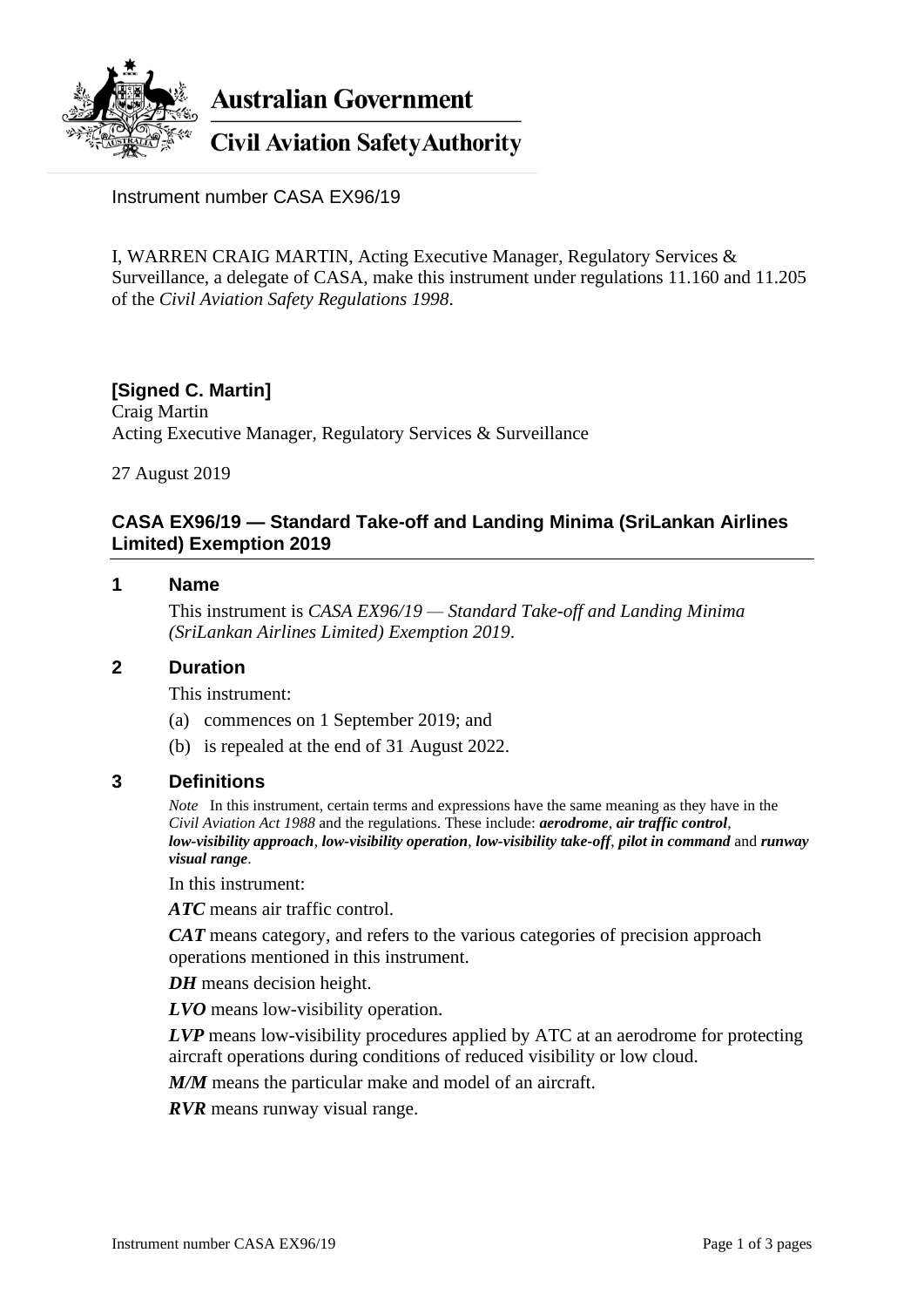# **4 Application**

This instrument applies in relation to SriLankan Airlines Limited of Sri Lanka (the *exempted operator*), ARN 565430, if:

- (a) the exempted operator conducts a flight to or from an aerodrome in the following kinds of aircraft (the *aircraft*): A330-200, A330-300; and
- (b) ATC at the aerodrome has informed the pilot in command of the aircraft that LVP are in force.

## **5 Exemptions**

- (1) The exempted operator is exempt from compliance with subregulations 257 (3) and (4) of CAR in relation to the flight.
- (2) The pilot in command of the aircraft is exempt from compliance with subregulations 257 (3) and (4) of CAR in relation to the flight.

## **6 Conditions**

- (1) It is a condition of the exemption in subsection 5 (1) that the exempted operator ensures compliance with the requirements mentioned in subsection (3).
- (2) It is a condition of the exemption in subsection 5 (2) that the pilot in command of the aircraft ensures compliance with the requirements mentioned in subsection (3).
- (3) The requirements are:
	- (a) the aircraft must comply with the meteorological minima for LVO and associated requirements set out in Schedule 1; and
	- (b) the requirements for LVO mentioned in Schedule 2.

# **Schedule 1 Operating minima for LVO**

#### **Low-visibility take-off minimum**

1 An aircraft of a kind mentioned in column 1 of Table 1 must not conduct a low-visibility take-off from the aerodrome if the reported RVR for the take-off is less than the meteorological minimum mentioned in column 2 of the Table.

| Table 1: Low-visibility take-off minimum |  |
|------------------------------------------|--|
|------------------------------------------|--|

| <b>Aircraft M/M</b> | <b>Meteorological minimum</b> |  |
|---------------------|-------------------------------|--|
| $\alpha$ (column 1) | $\alpha$ (column 2)           |  |
| A330-200, A330-300  | $125 \text{ m}$               |  |

#### **Low-visibility approach minima**

- 2 An aircraft of a kind mentioned in column 1 of Table 2, when conducting a low-visibility approach operation mentioned in column 2 of the Table for the purpose of landing the aircraft:
	- (a) has the RVR meteorological minimum mentioned in column 3 of the Table for the low-visibility approach operation; and
	- (b) must apply the DH mentioned in column 4 of the Table for the low-visibility approach operation.